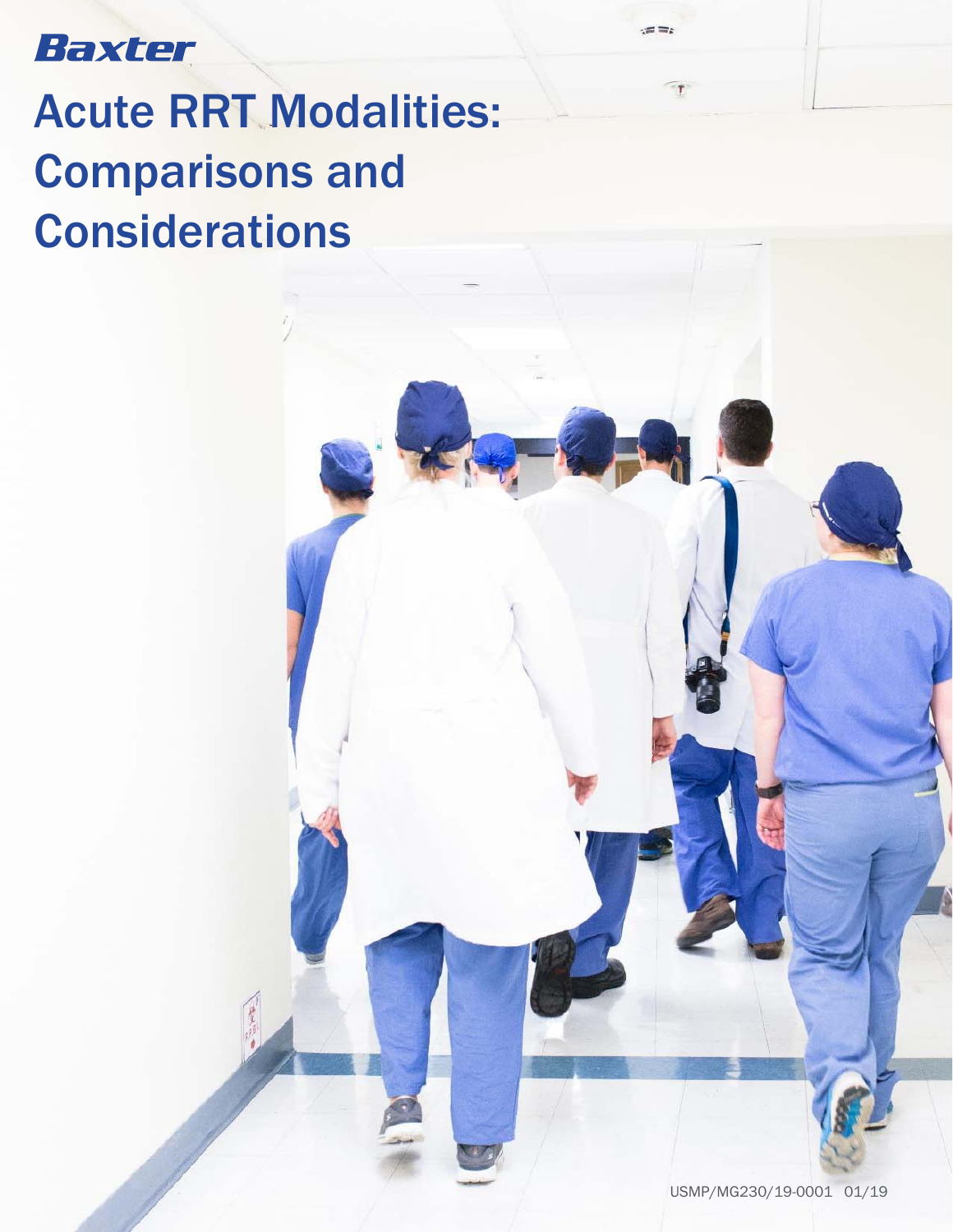



#### Table of Contents



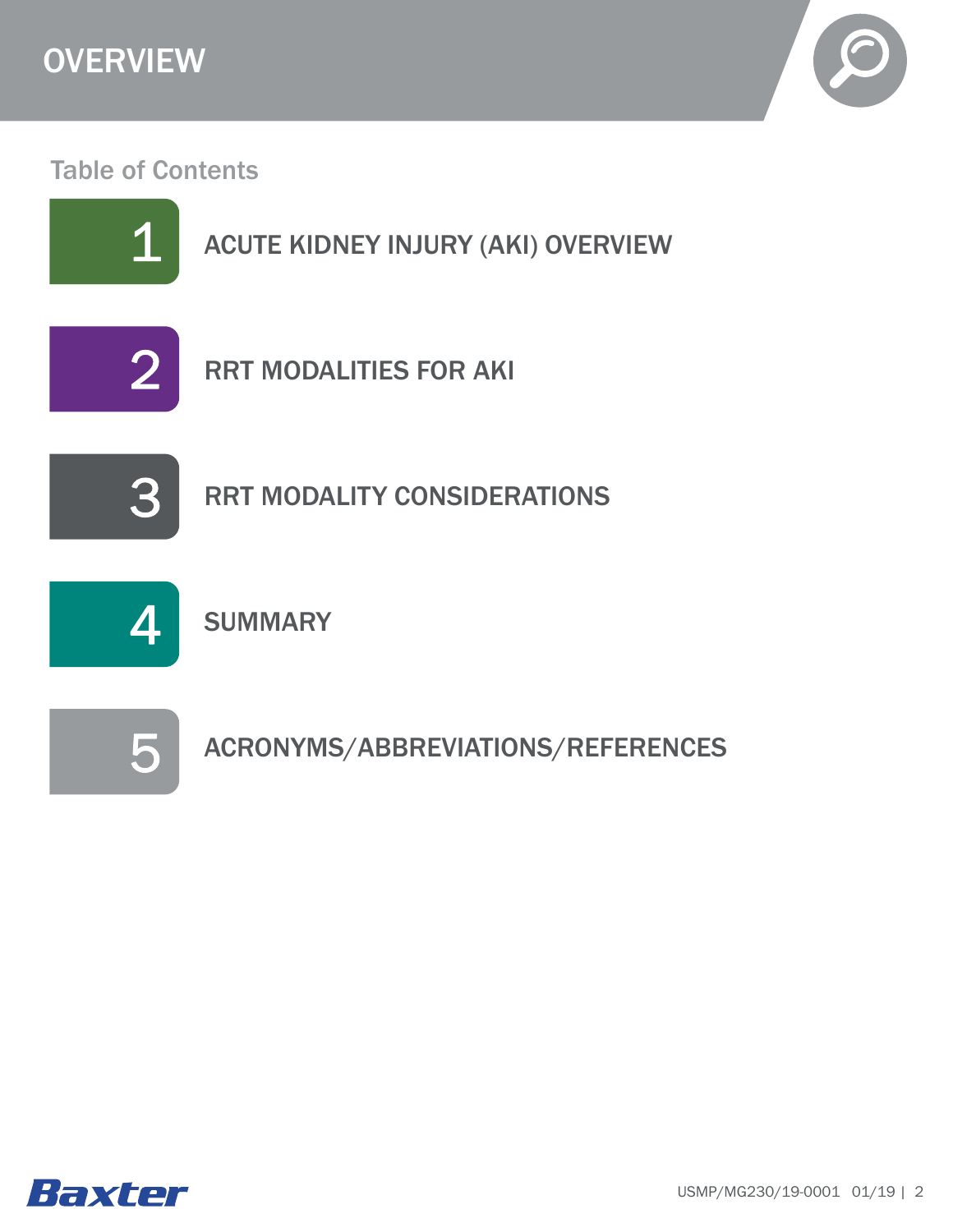

#### Acute kidney injury is **COMMON** among hospitalized patients globally<sup>1</sup>



# AKI AFFECTS AN ESTIMATED  $20\%$  of HOSPITALIZED PATIENTS WORLDWIDE<sup>1,\*</sup>

#### AKI is a **Serious** condition

# AKI IS ASSOCIATED WITH AN INCREASED RISK OF MORBIDITY and MORTALITY<sup>2-6</sup>

# AKI IS ASSOCIATED WITH AN INCREASED RISK OF CKD, including ESRD<sup>7-9</sup>

\*Multicentre meta-analysis of 154 studies (n=3,585,911), primarily in hospital settings, that adopted a KDIGO-equivalent AKI definition between 2004 and 2012. Pooled rates.<sup>1</sup>

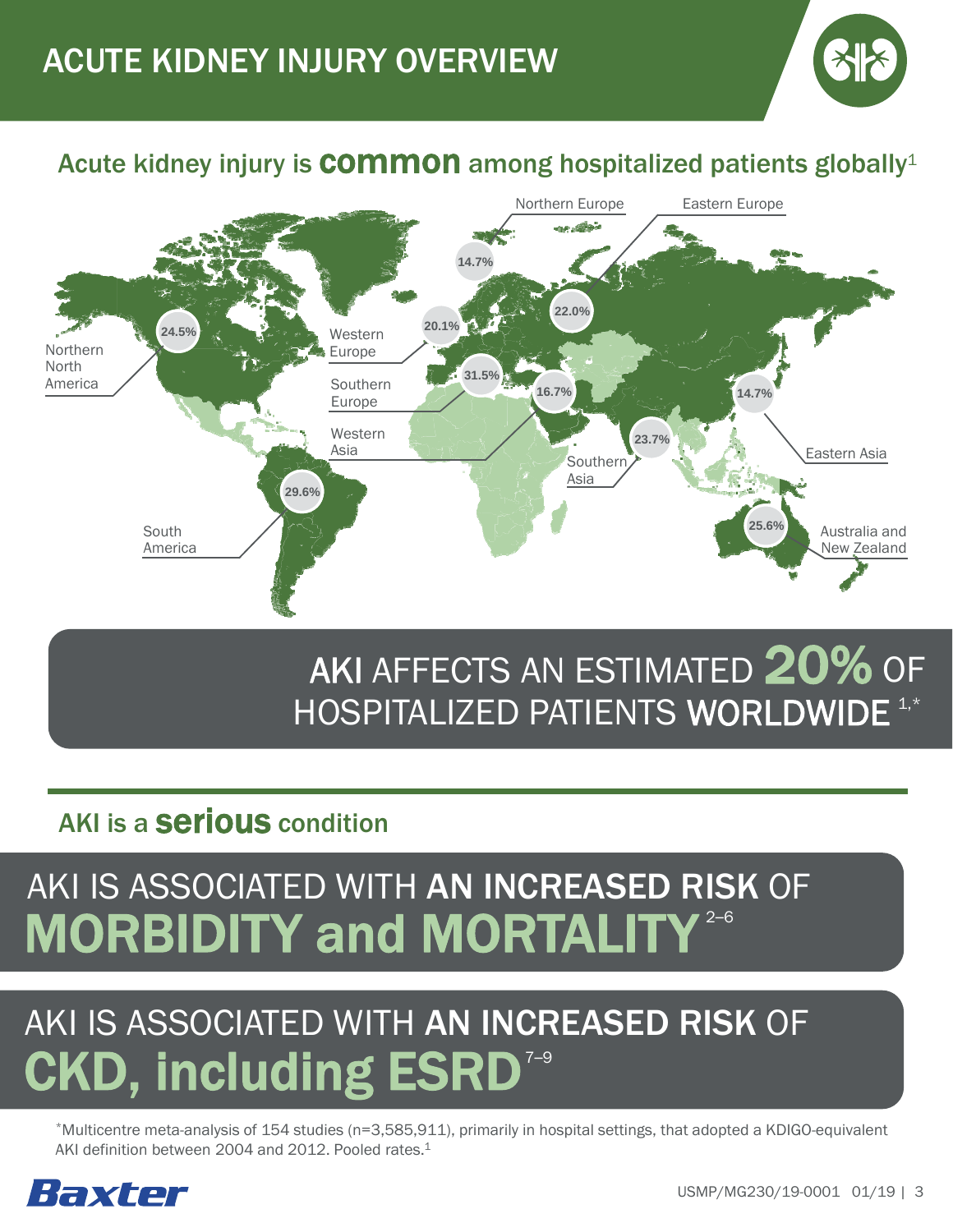### ACUTE KIDNEY INJURY OVERVIEW

#### Fluid overload is one condition that may adversely impact AKI patient prognosis<sup>10,11</sup>



#### FLUID OVERLOAD IN PATIENTS WITH AKI IS A SERIOUS CONDITION 14–16

\*Prospective, observational cohort study of 296 adults treated with RRT in 17 Finnish ICUs from Sep 2011–Feb 2012.11

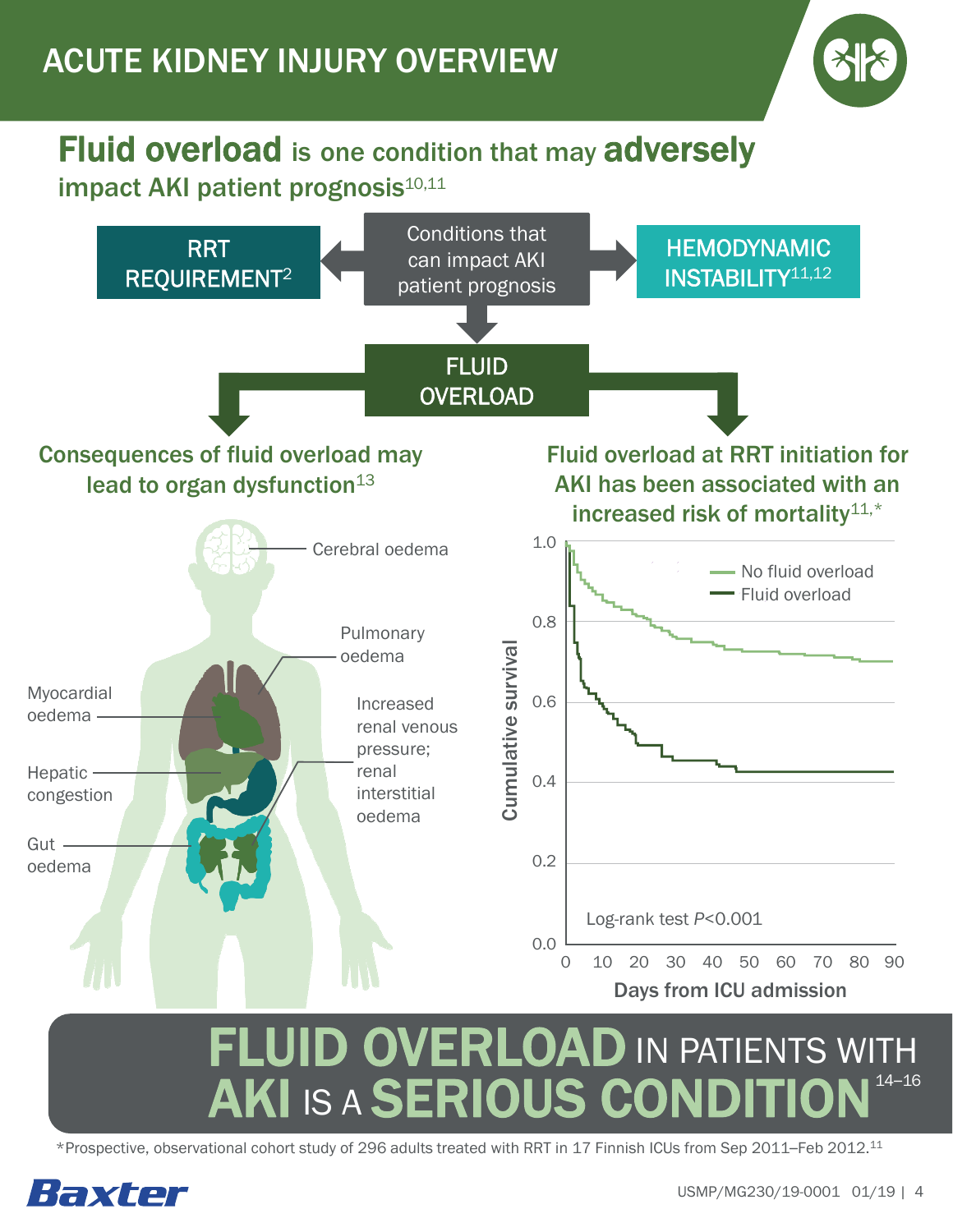

### AKI is associated with **substantial financial burden**<sup>17-19,\*</sup>

#### AKI status impacts daily costs $18$



#### AKI is expensive even relative to other acute medical conditions<sup>19</sup>

| <b>Acute medical condition</b><br>AKI-D <sup>b</sup> | : Adjusted mean cost difference, in 2012 USD (95% CI) <sup>a</sup><br>11,016 (10,468, 11,564) |                                        |  |
|------------------------------------------------------|-----------------------------------------------------------------------------------------------|----------------------------------------|--|
| <b>Sepsis</b>                                        | 4822 (4696, 5068)                                                                             |                                        |  |
| <b>VTE</b>                                           | 3782 (3611, 3953)                                                                             | THE INCREMENTAL COST OF                |  |
| Acute pancreatitis                                   | 1802 (1676, 1929)                                                                             | <b>AKI-D OR AKI IS HIGHER</b>          |  |
| <b>AKI<sup>c</sup></b>                               | 1795 (1692, 1899)                                                                             | <b>THAN FOR MANY OTHER</b>             |  |
| Pneumonia                                            | 1705 (1584, 1825)                                                                             | <b>CONDITIONS FOUND IN</b>             |  |
| <b>Stroke</b>                                        | 1427 (1281, 1573)                                                                             | HOSPITALIZED PATIENTS <sup>19,‡'</sup> |  |
| MI                                                   | $14 (-91, 119)$                                                                               |                                        |  |
| <b>GI</b> bleed                                      | $-860 (-961, -759)$                                                                           |                                        |  |

<sup>a</sup>Compared with reference group without the condition of interest.

**Compared with patients without AKI.** Clncludes patients with dialysis-requiring AKI (AKI-D).

# WHILE EXPENDITURES MAY VARY BY COUNTRY, AKI is a COSTLY CONDITION

\*Costs for hospitalisation due to AKI may vary from country to country. †Multicentre, retrospective cohort study of 659,945 adult hospital admissions across central China in 2013.18 ‡2012 multicentre, retrospective study of 29,763,649 adult US hospitalisations without ESRD.19

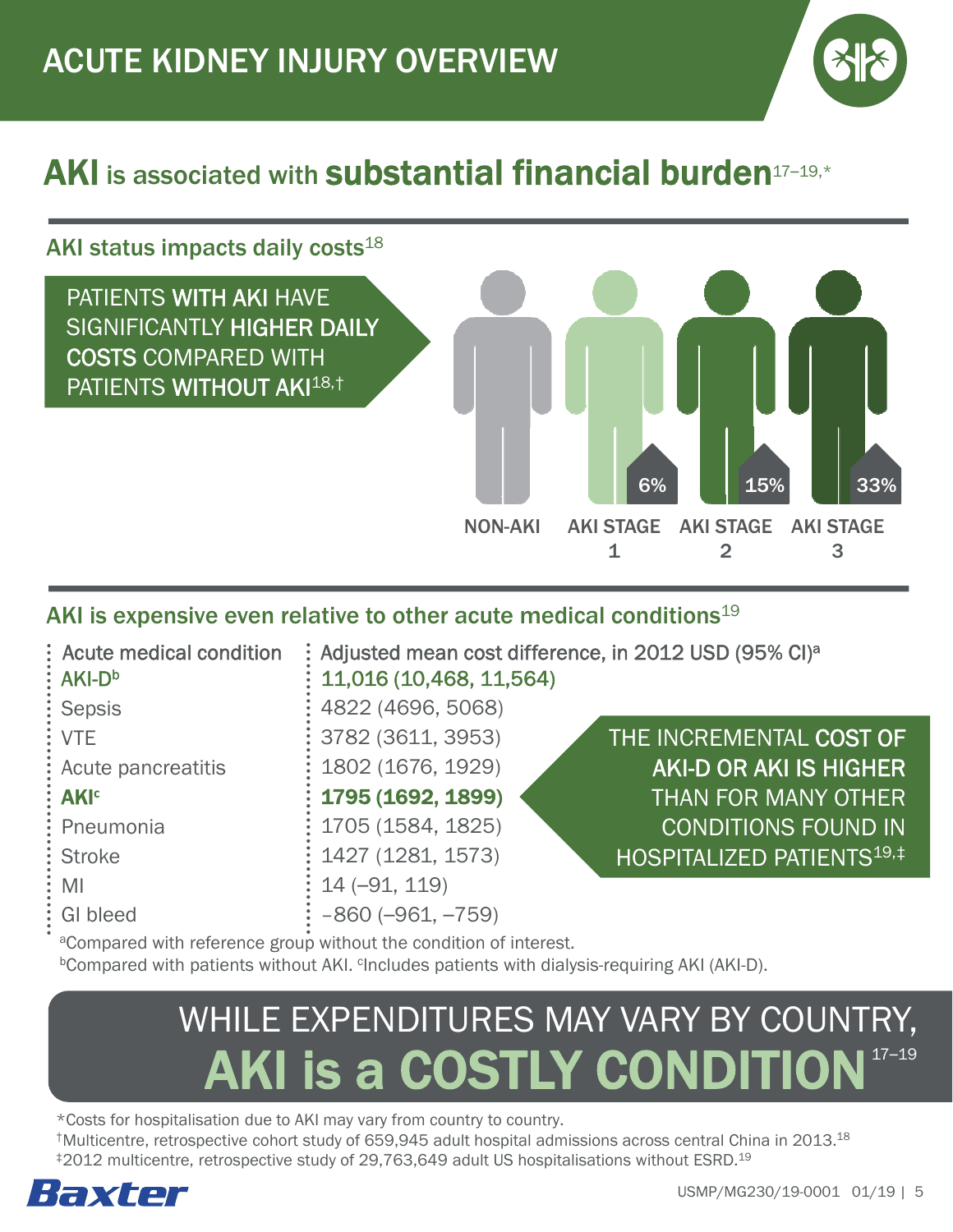

#### Various renal replacement modalities are available for the management of AKI20-24



### ACUTE RRT IS DELIVERED AS **EITHER** A CONTINUOUS OR INTERMITTENT THERAPY 20

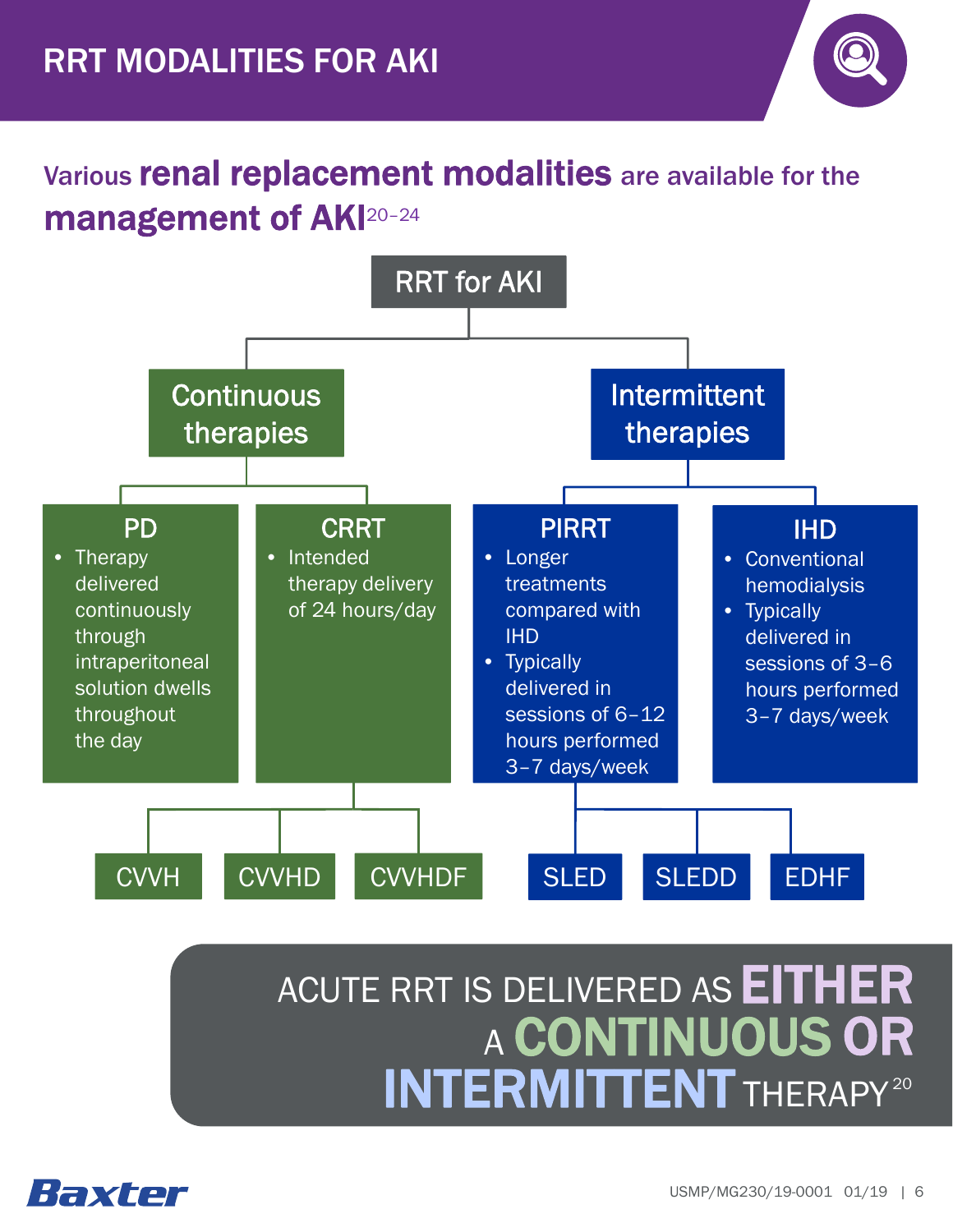

#### Modalities  $d$ iffer in their typical characteristics<sup>25</sup>

#### Typical RRT modality characteristics and settings for a 70-kg AKI patient<sup> $25-27$ </sup>

|                                                 | <b>CONTINUOUS THERAPIES</b> |                | <b>INTERMITTENT THERAPIES</b> |             |                |
|-------------------------------------------------|-----------------------------|----------------|-------------------------------|-------------|----------------|
| Parameter                                       | <b>CVVH</b>                 | <b>CVVHD</b>   | <b>CVVHDF</b>                 | SLED*       | <b>IHD</b>     |
| <b>Blood flow</b><br>$(Q_B, mL/min)$            | $150 - 250$                 | $150 - 250$    | $150 - 250$                   | $100 - 300$ | $200 - 300$    |
| Predominant<br>solute transport<br>principle    |                             |                |                               |             |                |
| <b>Ultrafiltrate</b><br>(mL/h)                  | 1500-2000                   | variable       | 1000-1500                     | variable    | variable       |
| <b>Dialysate flow</b><br>$(Q_D, mL/h)$          | $\overline{O}$              | 1500-2000      | 1000-1500                     | 6000-18,000 | 18,000-30,000  |
| Replacement<br>fluid for zero<br>balance (mL/h) | 1500-2000                   | $\overline{O}$ | $1000 - 1500$                 | 0           | $\overline{O}$ |
| Urea clearance<br>(mL/min)                      | $25 - 33$                   | $25 - 33$      | $25 - 33$                     | $80 - 90$   | $200 - 500$    |

\*SLED is a type of PIRRT.21





# BE LOWER IN CONTINUOUS THERAPIES THAN IN INTERMITTENT THERAPIES<sup>25-27</sup> Q<sub>B</sub>,Q<sub>D</sub>, AND UREA CLEARANCE TEND TO

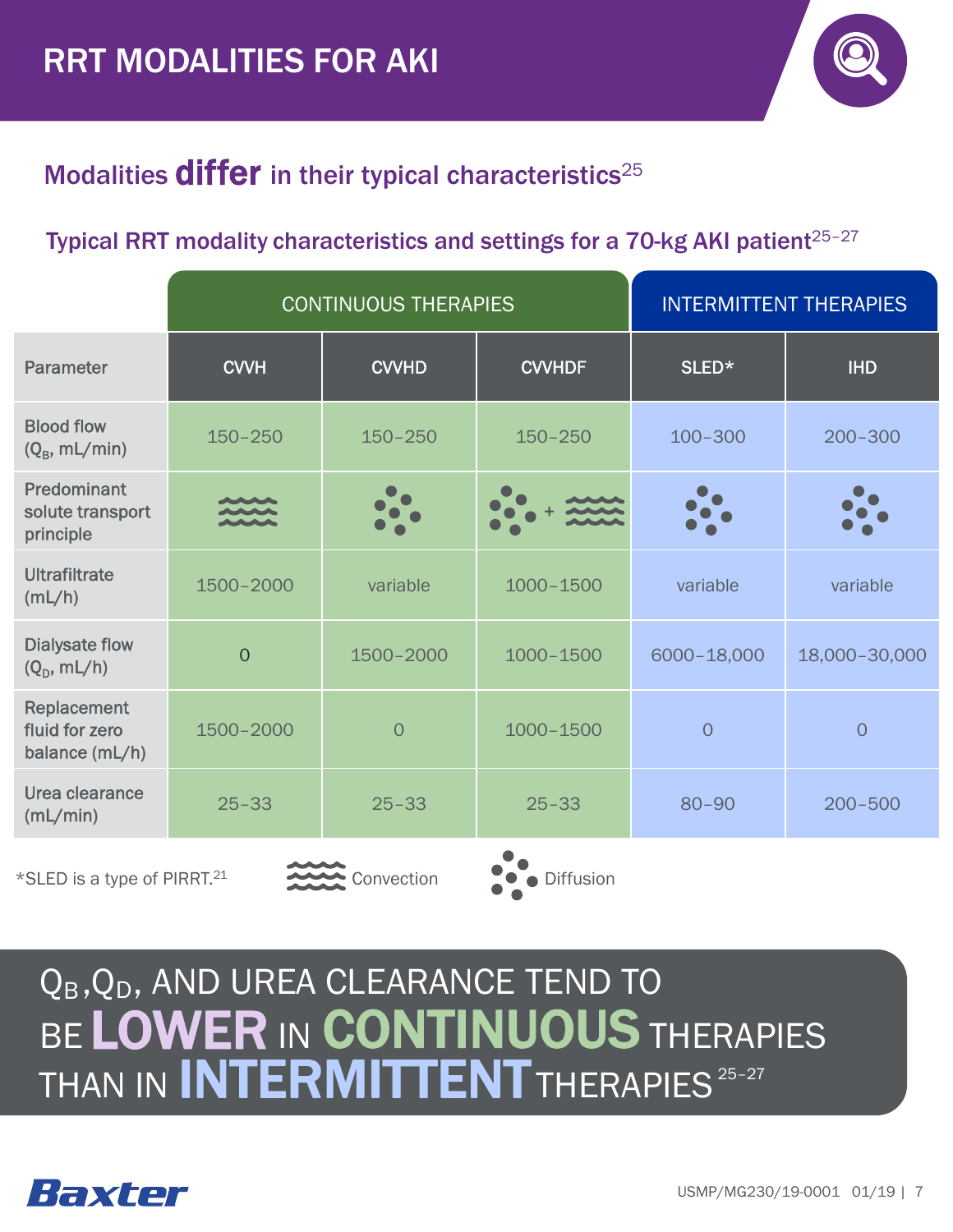

#### Individual patient needs can be addressed by considering the characteristics of the various  $\textsf{RRT}$  modalities<sup>28</sup>

#### Relative **features, risks, and burdens** of different RRT modalities<sup>28</sup>



Hemodynamic stability Stability of intracranial pressure

> Rate of fluid removal Rapidity of metabolic and acid-base correction Risk of osmolar shifts

Risk of infections Immobilisation

> Speed of small solute clearance, including potassium, drugs

### EACH RRT MODALITY HAS POTENTIAL FOR THE MANAGEMENT OF PATIENTS WITH AKI<sup>28</sup> BENEFITS AND LIMITATIONS



21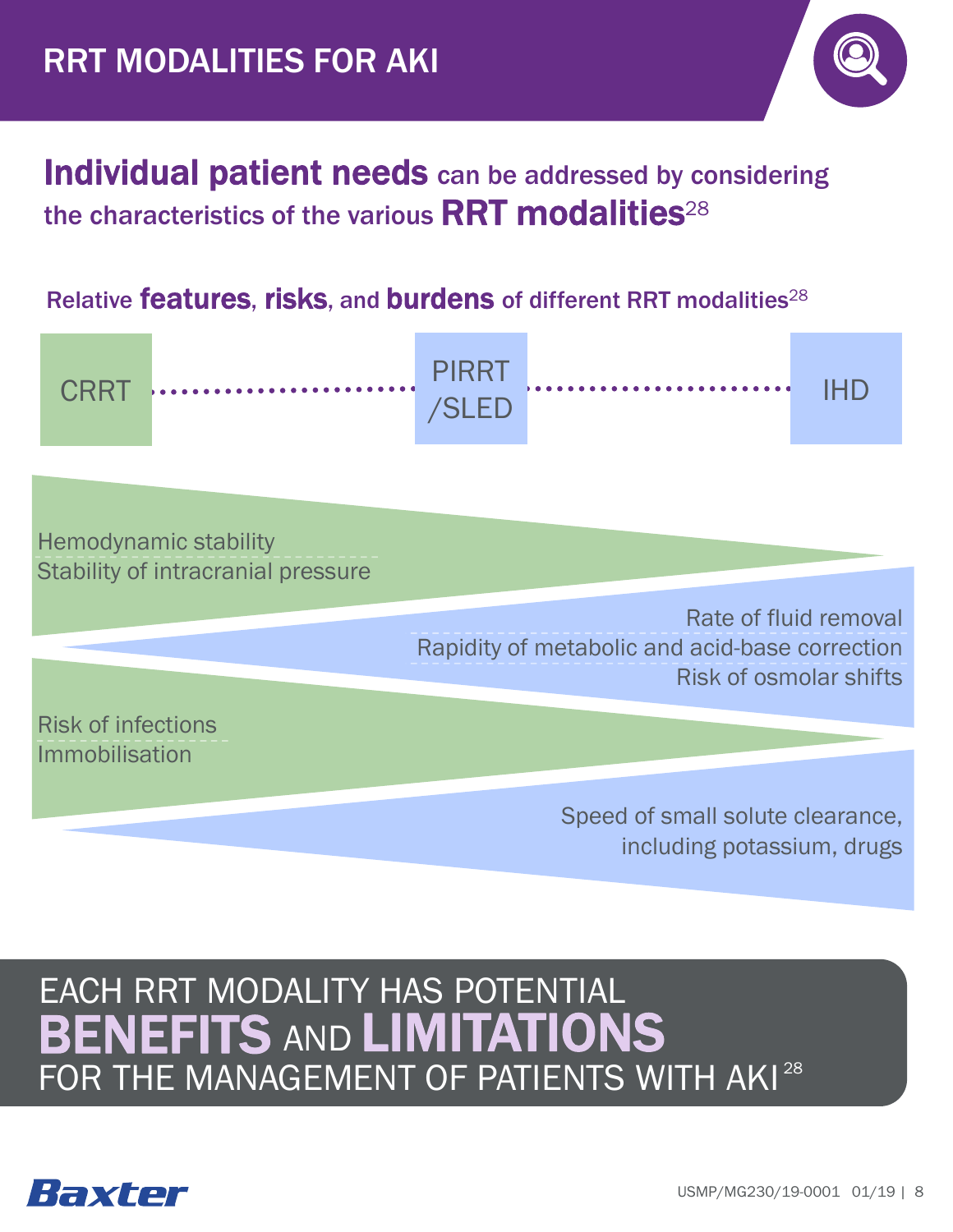



Selection of RRT modality requires careful consideration of many patient- and ICU-specific factors25,28

Overview of modality considerations



CLINICAL CONSIDERATIONS: FLUID OVERLOAD AND HEMODYNAMIC INSTABILITY



CLINICAL CONSIDERATIONS: LONG-TERM OUTCOMES



MACHINE AND PRESCRIPTION CONSIDERATIONS



SOLUTION CONSIDERATIONS



LONG-TERM COST CONSIDERATIONS



EQUIPMENT FOOTPRINT AND MOBILITY CONSIDERATIONS

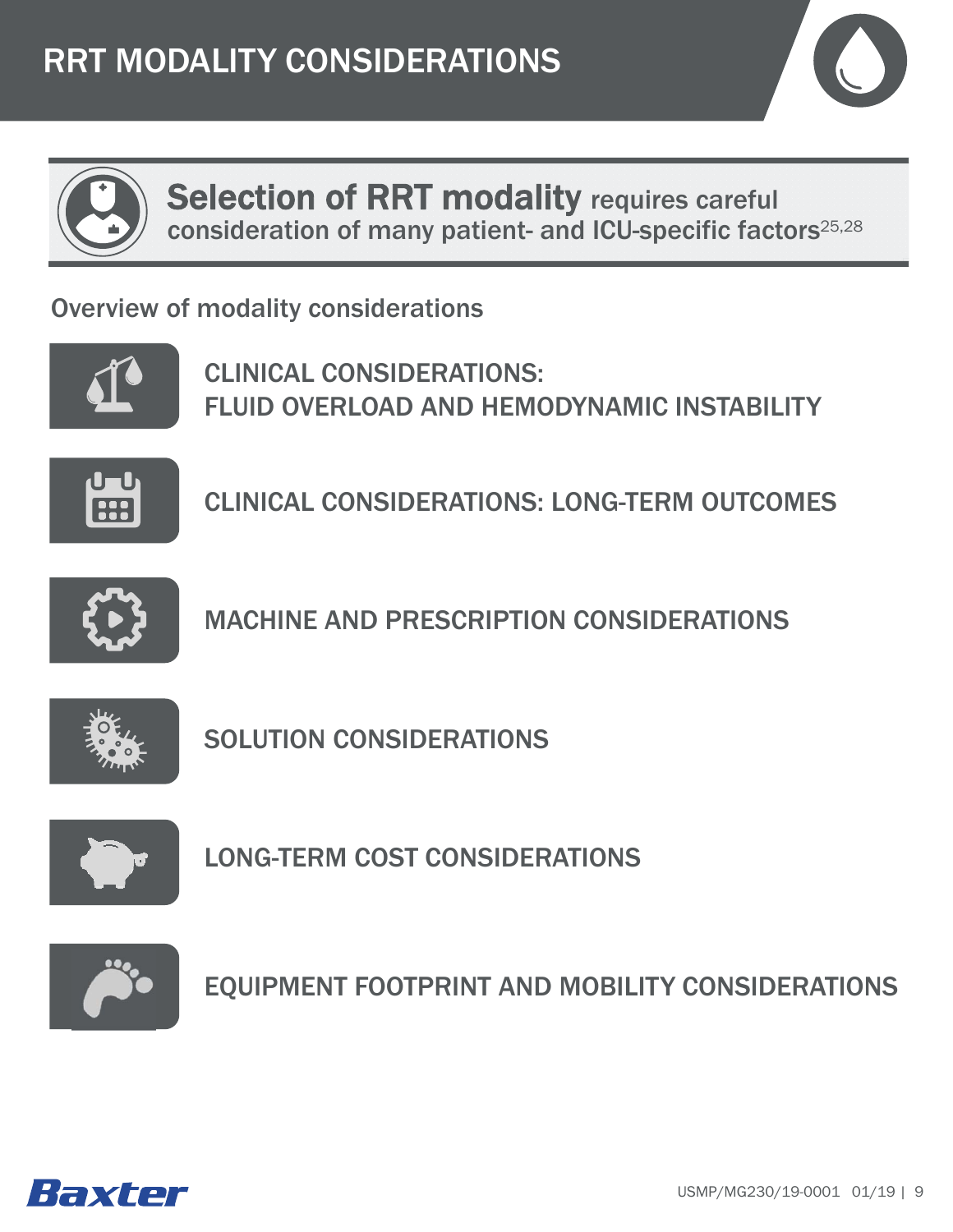

### Clinical considerations: fluid overload and hemodynamic instability



Fluid overload in AKI patients can be treated by fluid removal during RRT, but rapid fluid removal that does not allow time for plasma refill may lead to hemodynamic instability<sup>25,29</sup>



Avoiding rapid fluid removal to prevent hypovolaemia may *improve* AKI patient outcomes<sup>25,29</sup>

#### Modality **comparisons**<sup>30</sup>



#### CRRT IS A PREFERRED RRT BY MANY CLINICIANS FOR AKI PATIENTS WHO ARE **HEMODYNAMICALLY UNSTABI** 25,29

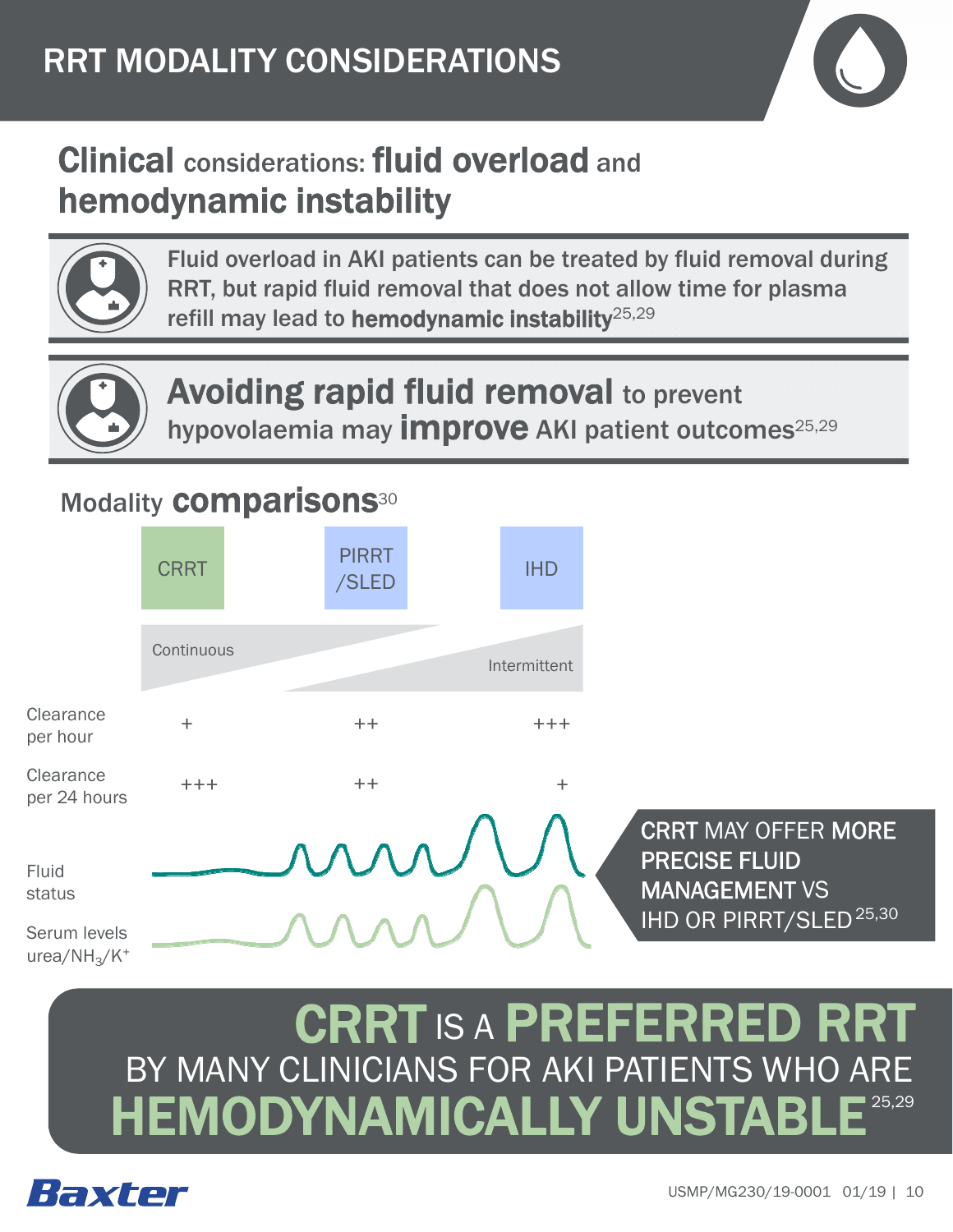

### Clinical considerations: long-term outcomes



AKI is associated with an **increased risk** of long-term dialysis dependence; <sup>8</sup> acute RRT modality type may impact this risk $31-34$ 



#### USE OF **CRRT** FOR AKI **LOWER RISK of CHRONIC** MANAGEMENT HAS BEEN ASSOCIATED WITH A COMPARED WITH IHD 31–34

\*Retrospective multicentre cohort study of critically ill adults with AKI between 1996 and 2009. 2004 patients originally treated with CRRT and 2004 patients originally treated with IHD were propensity matched and rates of dialysis dependence were compared.31

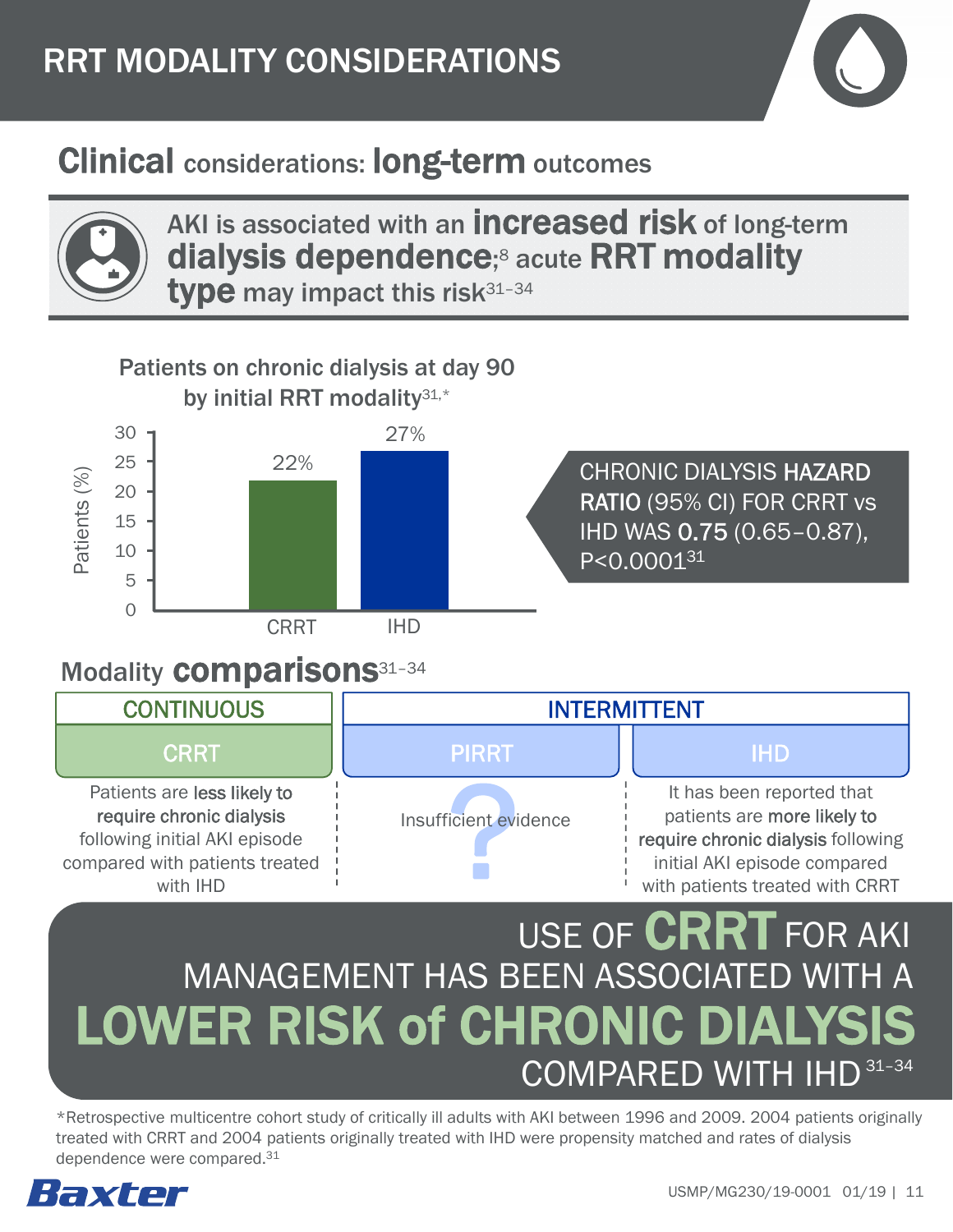

### **Machine and prescription considerations**



RRT machines deliver different dose intensities over different durations of therapy<sup>21,22,25</sup>

Kinetic modeling of urea clearance by different RRT modalities<sup>35</sup>



#### Modality **comparisons**<sup>21,22,35</sup>

A SAWTOOTH PATTERN WAS OBSERVED WHEN USING INTERMITTENT THERAPIES TO REMOVE UREA, WHILE CONTINUOUS THERAPY MAINTAINED A CONSISTENT BUN LEVEL OVER TIME35

#### Typically run in 6–12 h sessions delivered 3–7 times/week Intermittent nature does not allow for continuous urea clearance, which could result in variable BUN levels Typically run in 3–6 h sessions delivered 3–7 times/week Intermittent nature does not allow for continuous urea clearance, which could result in variable BUN levels Intended to run 24 h/day Slow but continuous urea clearance helps avoid spikes in BUN levels CVVH SLED IHD CONTINUOUS INTERMITTENT

#### UNLIKE IHD OR PIRRT,  $\text{CRRT}$  is run on Machines 22,35 THAT DELIVER CONTINUOUS SOLUTE REMOVAL

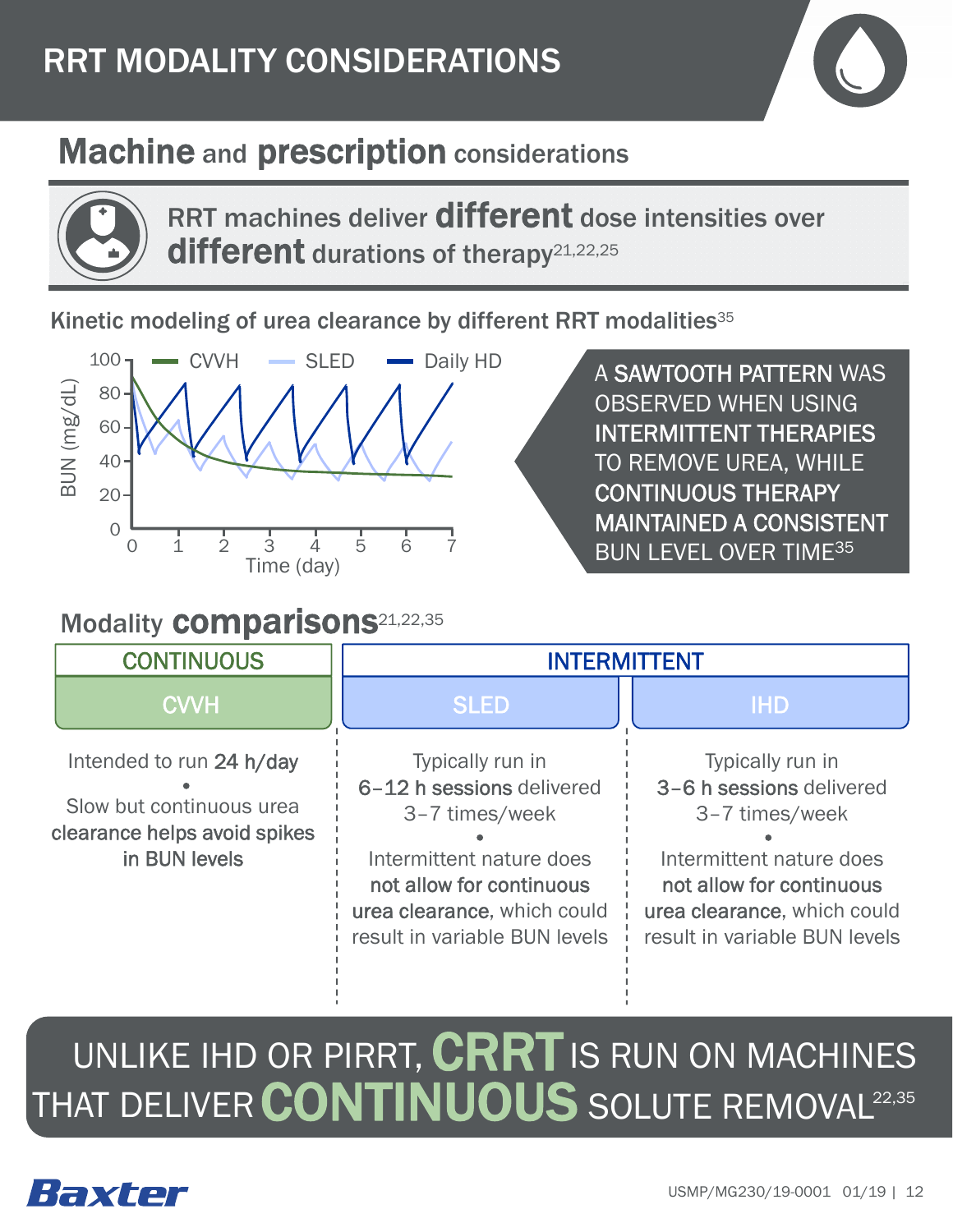

#### Solution considerations



Typically, CRRT solutions are **COMMErcially** prepared, while IHD and PIRRT use **local water sources** to prepare dialysate<sup>29,36,37</sup>



Preparing solutions on-line from local water sources necessitates water treatment and routine water quality monitoring to assure clean water standards are met $36-38$ 

#### Modality **COMparisons**29,36-40

| <b>CONTINUOUS</b>                                                                                                                                  | <b>INTERMITTENT</b>                                                                                                                                                                                                                                                                                                                                                        |                                                                                                                                                                                                                                                                     |  |
|----------------------------------------------------------------------------------------------------------------------------------------------------|----------------------------------------------------------------------------------------------------------------------------------------------------------------------------------------------------------------------------------------------------------------------------------------------------------------------------------------------------------------------------|---------------------------------------------------------------------------------------------------------------------------------------------------------------------------------------------------------------------------------------------------------------------|--|
| <b>CRRT</b>                                                                                                                                        | <b>PIRRT</b>                                                                                                                                                                                                                                                                                                                                                               | <b>IHD</b>                                                                                                                                                                                                                                                          |  |
| Because no on-line<br>solutions are typically<br>used, no water treatment<br>systems are required<br>Monitoring water quality is<br>not applicable | If a centralized water<br>treatment system is<br>unavailable in the ICU,<br>individual water quality<br>monitoring is necessary<br>If a centralized water<br>treatment system is not<br>used, staff need to monitor<br>dialysate quality for individual !<br>patients<br><b>Disinfection requirements</b><br>may limit treatment duration<br>to $<$ 12 hours <sup>41</sup> | If a centralized water<br>treatment system is<br>unavailable in the ICU,<br>individual water quality<br>monitoring is necessary<br>If a centralized water<br>treatment system is not<br>used, staff need to monitor<br>dialysate quality for individual<br>patients |  |

WHEN USING SOLUTIONS PREPARED ON-LINE FOR WATER TREATMENT AND QUALITY TESTING MAY CONTRIBUTE TO **INCREASED MONITORING** IHD and PIRRT 39,42

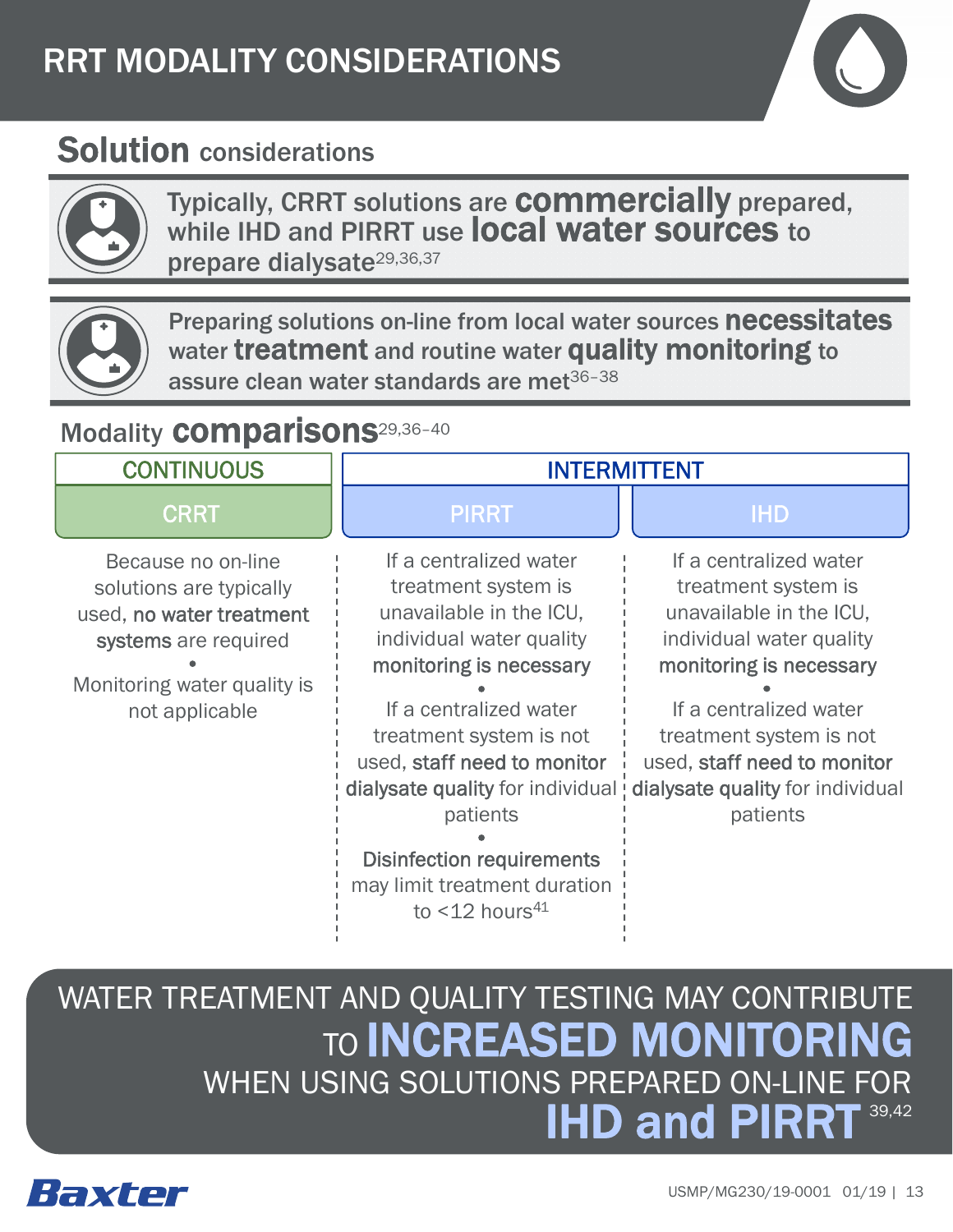

#### Long-term cost considerations



Because initial RRT modality may impact the risk of chronic dialysis,<sup>31</sup> long-term costs of AKI may also be influenced by initial treatment modality<sup>43</sup>

Cumulative costs of dialysis dependence by initial AKI treatment modality<sup>43,\*</sup>



MEAN 5-YEAR TOTAL COST/PATIENT OF AKI-D† WAS \$37,780 FOR CRRT AS THE INITIAL MODALITY COMPARED WITH \$39,448 FOR IRRT<sup>43</sup>

†Including cost of dialysis dependence. Cost in 2013 USD.

#### Modality **COMparisons**<sup>43</sup>

| <b>CONTINUOUS</b>                                                                | <b>INTERMITTENT</b>                                |                                                                                    |  |
|----------------------------------------------------------------------------------|----------------------------------------------------|------------------------------------------------------------------------------------|--|
| CRRT                                                                             | <b>PIRRT</b>                                       | <b>IHD</b>                                                                         |  |
| Total costs may be lower<br>due, in part, to a lower risk<br>of chronic dialysis | Insufficient evidence to<br>compare to CRRT or IHD | Total costs may be higher<br>due, in part, to a higher risk<br>of chronic dialysis |  |

# THE LONG-TERM COST OF AKI MAY BE LOWER FOR PATIENTS INITIALLY TREATED WITH CRRT COMPARED TO THOSE TREATED WITH IHD<sup>43</sup>

\*Health outcomes and healthcare costs were simulated and averaged for a cohort of 1000 patients initiated on CRRT and a cohort of 1000 patients initiated on IRRT. All costs were inflated to 2013 USD.<sup>43</sup>

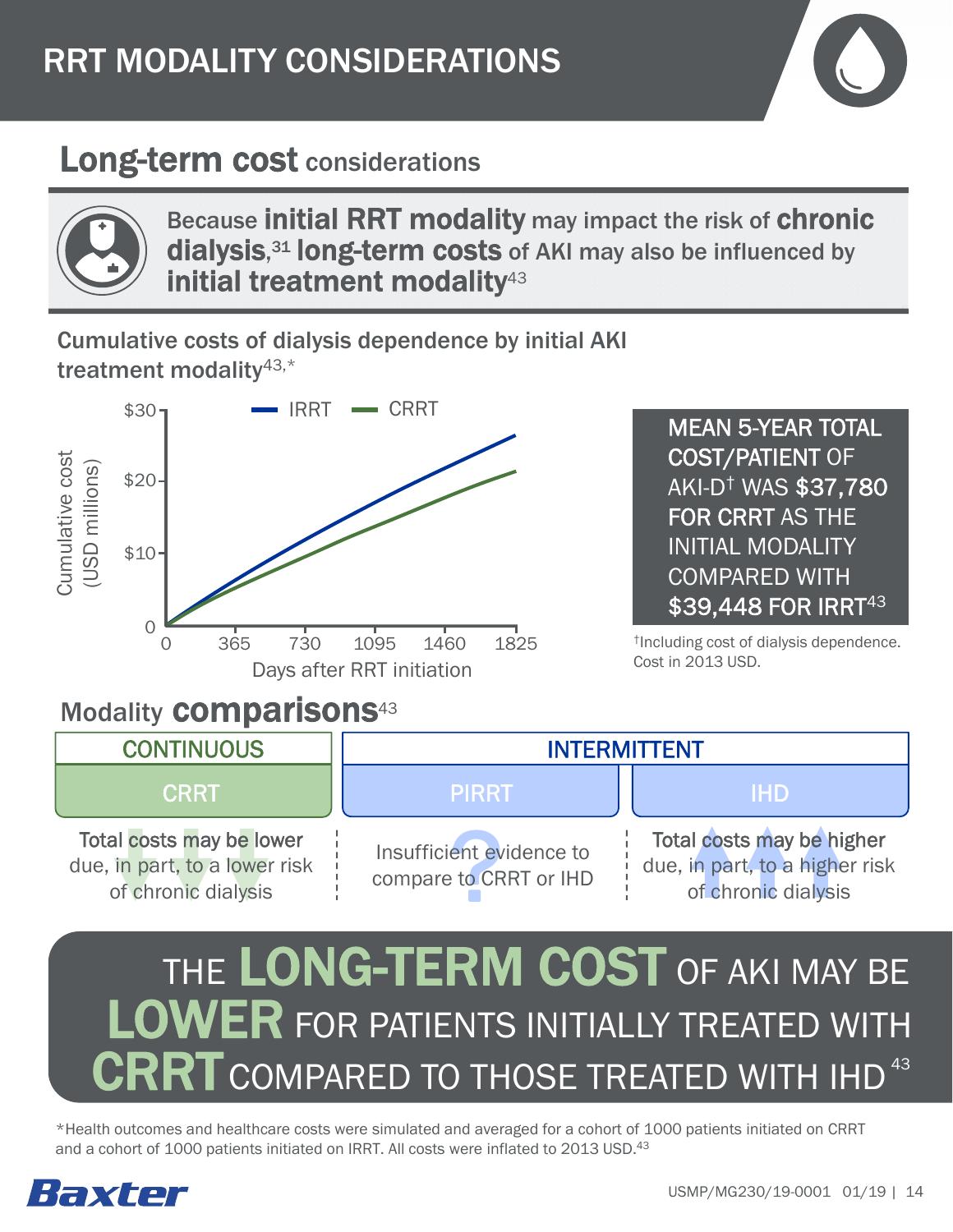

### Equipment footprint and mobility considerations



Water treatment systems required for IHD and PIRRT add to physical Space requirements and water lines may limit RRT mobility in ICUs without central water treatment systems<sup>37,40</sup>



In ICUs without central water treatment systems, portable water treatment devices may be necessary,<sup>40</sup> which can occupy as much as  $0.13-0.16$  m<sup>2</sup> of floor space<sup>44,45</sup>

#### Modality **comparisons**36,37,40,41,46-49

#### CRRT PIRRT III DE PIRRT IN 1990 **CONTINUOUS** Both the IHD machine and water treatment systems contribute to the therapy's physical footprint, which may impact treatment mobility in ICUs without central water treatment systems In situations where a central water treatment system is not utilised, the greater physical footprint of the machine + water treatment system may impact ICU spacing Because the CRRT machine is the only component that contributes to the therapy's physical footprint, treatment mobility may be increased No space considerations for water treatment systems are necessary INTERMITTENT

#### EQUIPMENT MAY ADD TO THE FOOTPRINT OF WATER TREATMENT **IHD AND PIRRTS** POTENTIALLY DECREASING TREATMENT MOBILITY AND IMPACTING SPACING CONSIDERATIONS AND **PIRR I** SYSTEMS,

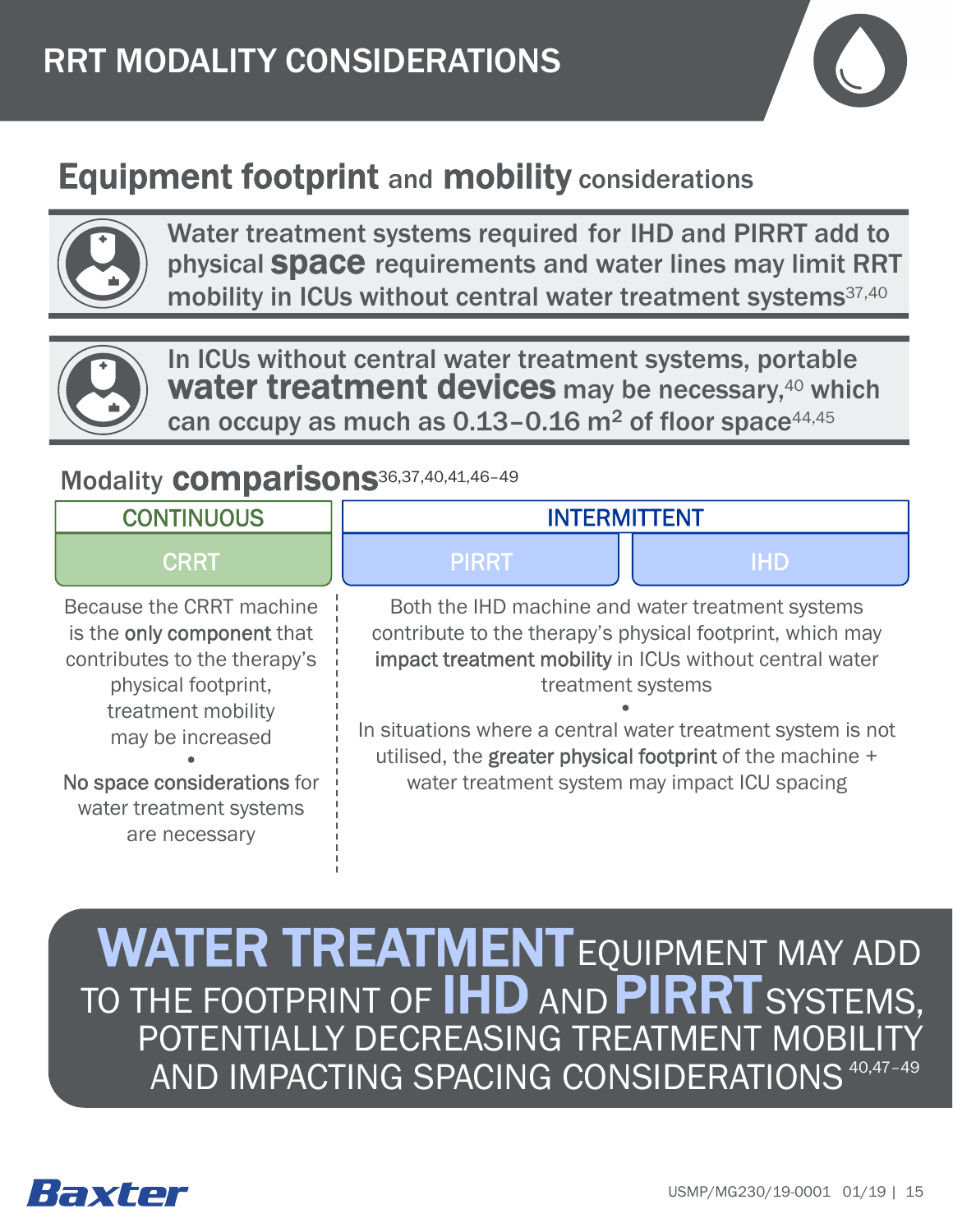





AKI is a **common** and **costly** condition among ICU patients, 1,17-19 and is associated with increased risks of morbidity and mortality<sup>2-9</sup>



Acute RRT is delivered as either a continuous or an **intermittent** therapy, each of which have unique characteristics, settings, and limitations20,25–28

**Selection of RRT modality requires careful** consideration of many patient- and ICU-specific factors25,28





LONG-TERM CLINICAL **OUTCOMES** 



MACHINE AND PRESCRIPTION







BY MANY CLINICIANS FOR PATIENTS WITH AKI RENAL REPLACEMENT THERAPY CRRT IS A PREFERRED WHO ARE HEMODYNAMICALLY UNSTABL